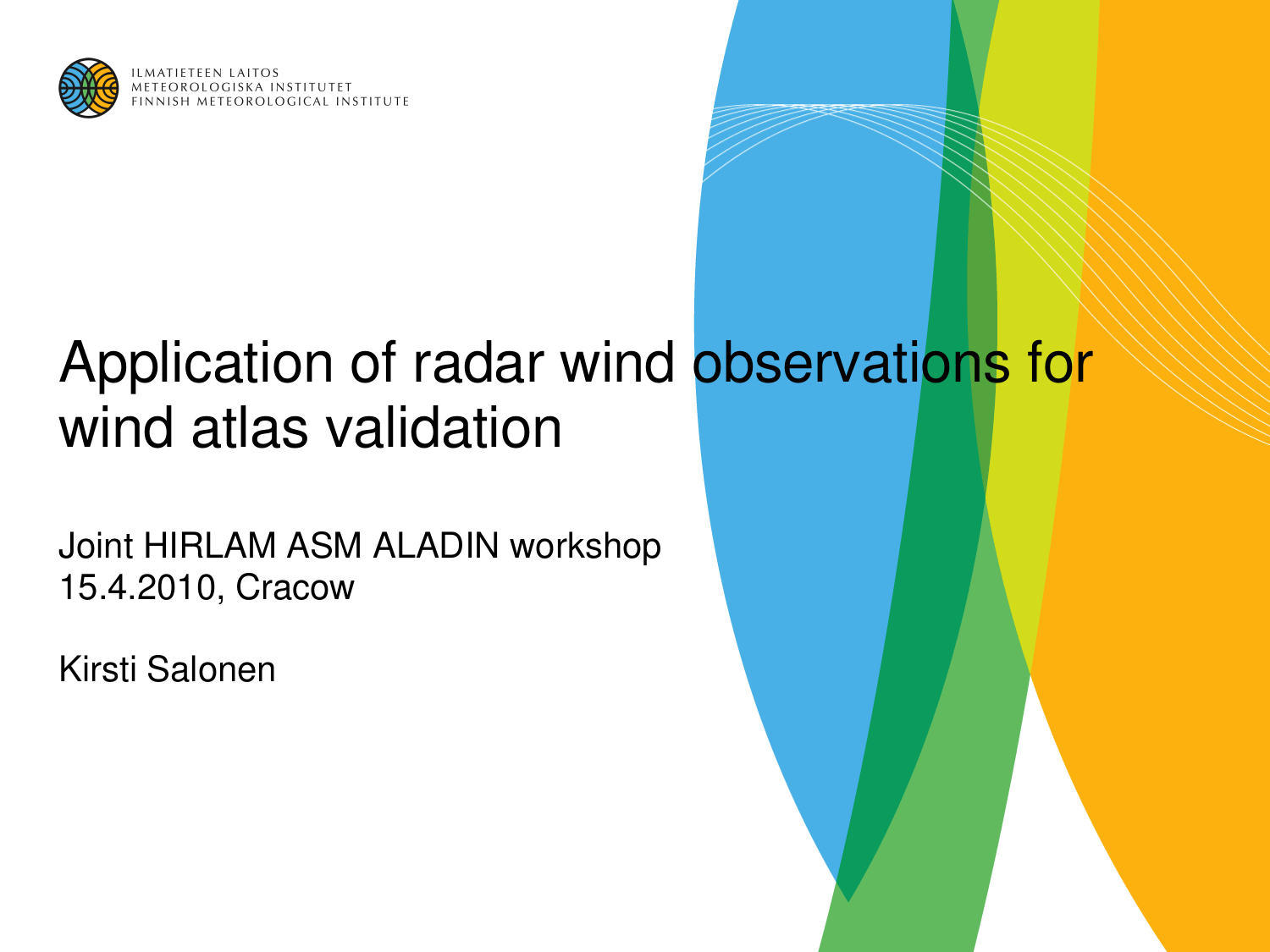

### The Finnish wind atlas



- Many countries focus on complementing traditional energy sources with renewable sources.
- Wind atlas provides detailed information about the wind speed and direction the annual and seasonal averages.
- It enables planners to reserve areas that are highly suitable for wind power generation.

January, 200 m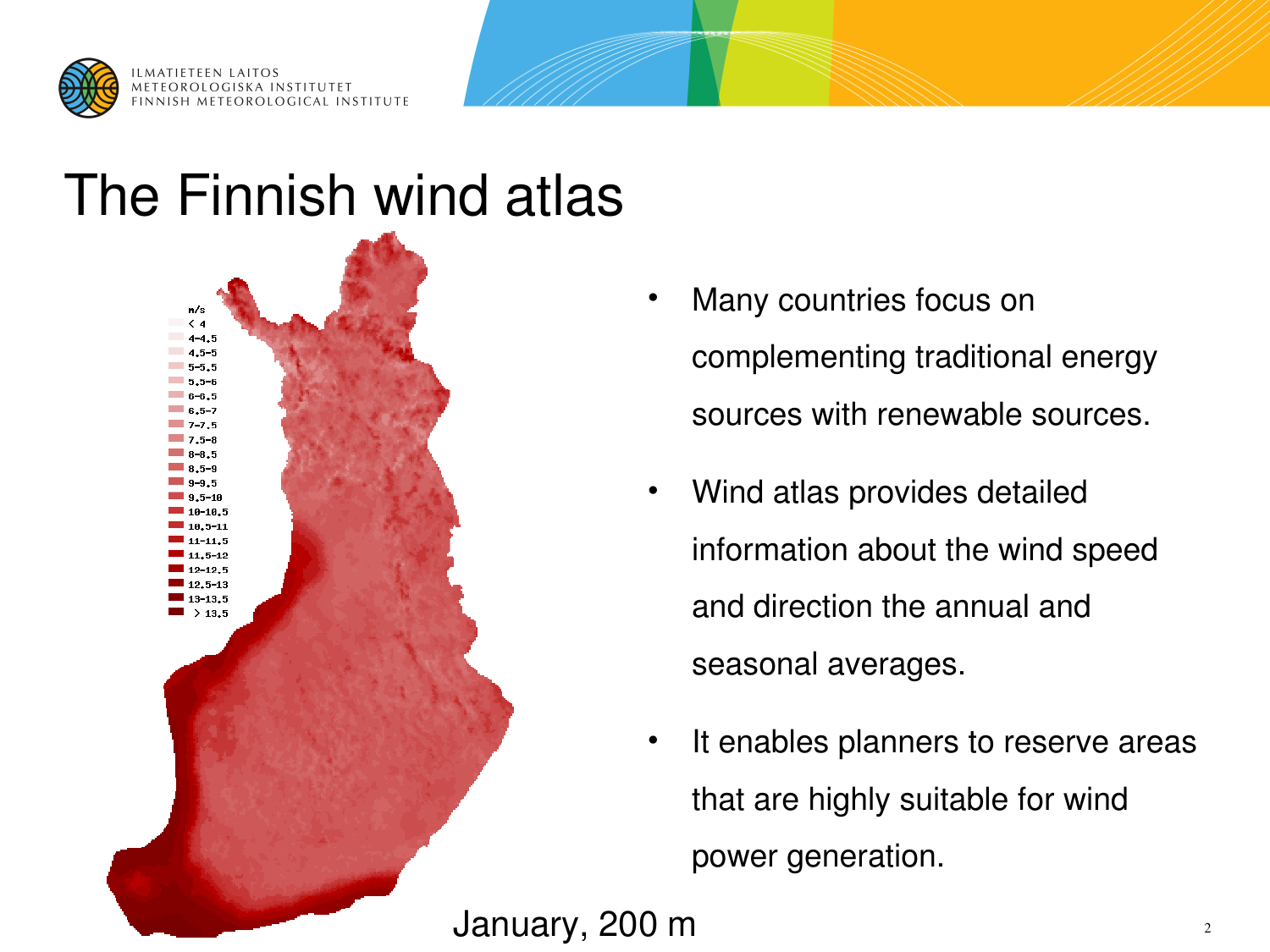

# The Finnish wind atlas



- NWP model based:
	- AROME NWP model
	- WAsP statistical model
- Wind conditions are given with 2.5 km resolution, along coasts and other windy areas even with 250 m resolution.
- 6 years, 72 months of simulations to produce the wind climatology.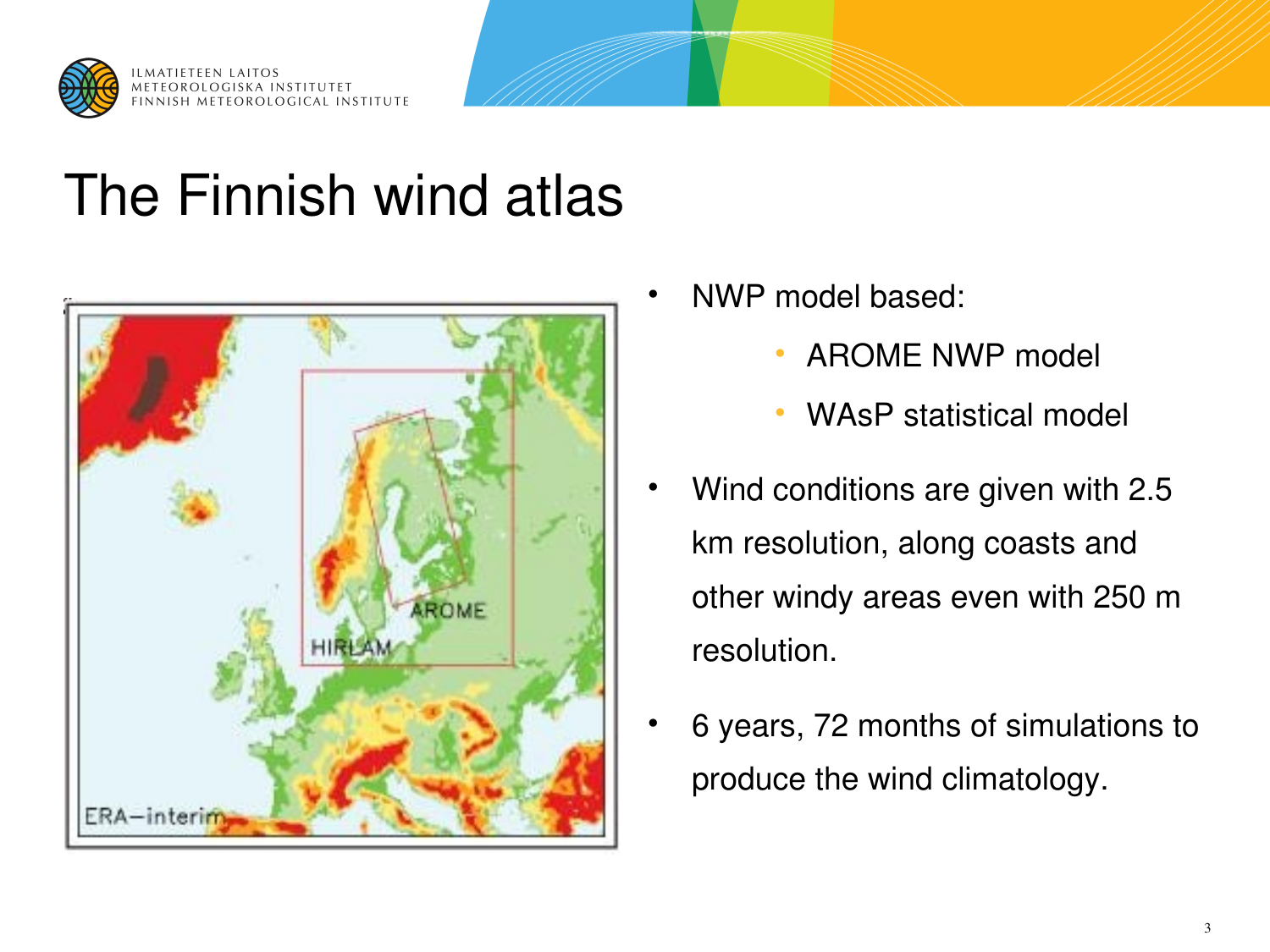

# Wind atlas validation

- Wind observation sources
	- Mast observations (up to ~300 m height)
	- **Radiosoundings (upper atmosphere)**
	- **Radar wind observations (available from few** hundred meters up to ~6 km height)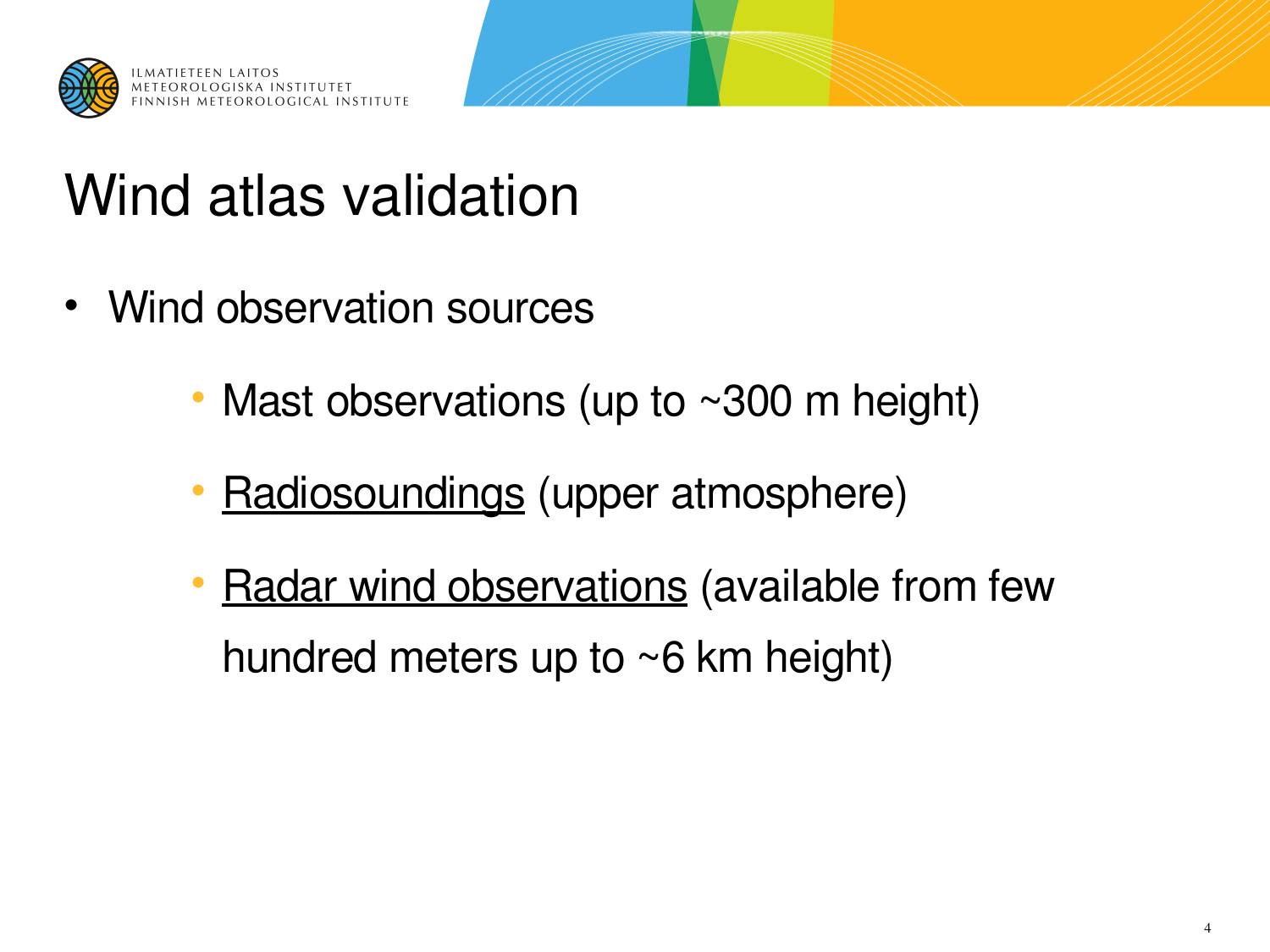

# Doppler radar radial wind observation



- Radar emits electromagnetic pulses which backscatter from atmospheric hydrometeors.
- The scattering hydrometeors are in three-dimensional motion.
- The radial velocity is determined from the phase shift between the back-scattered returns from successive radar pulses.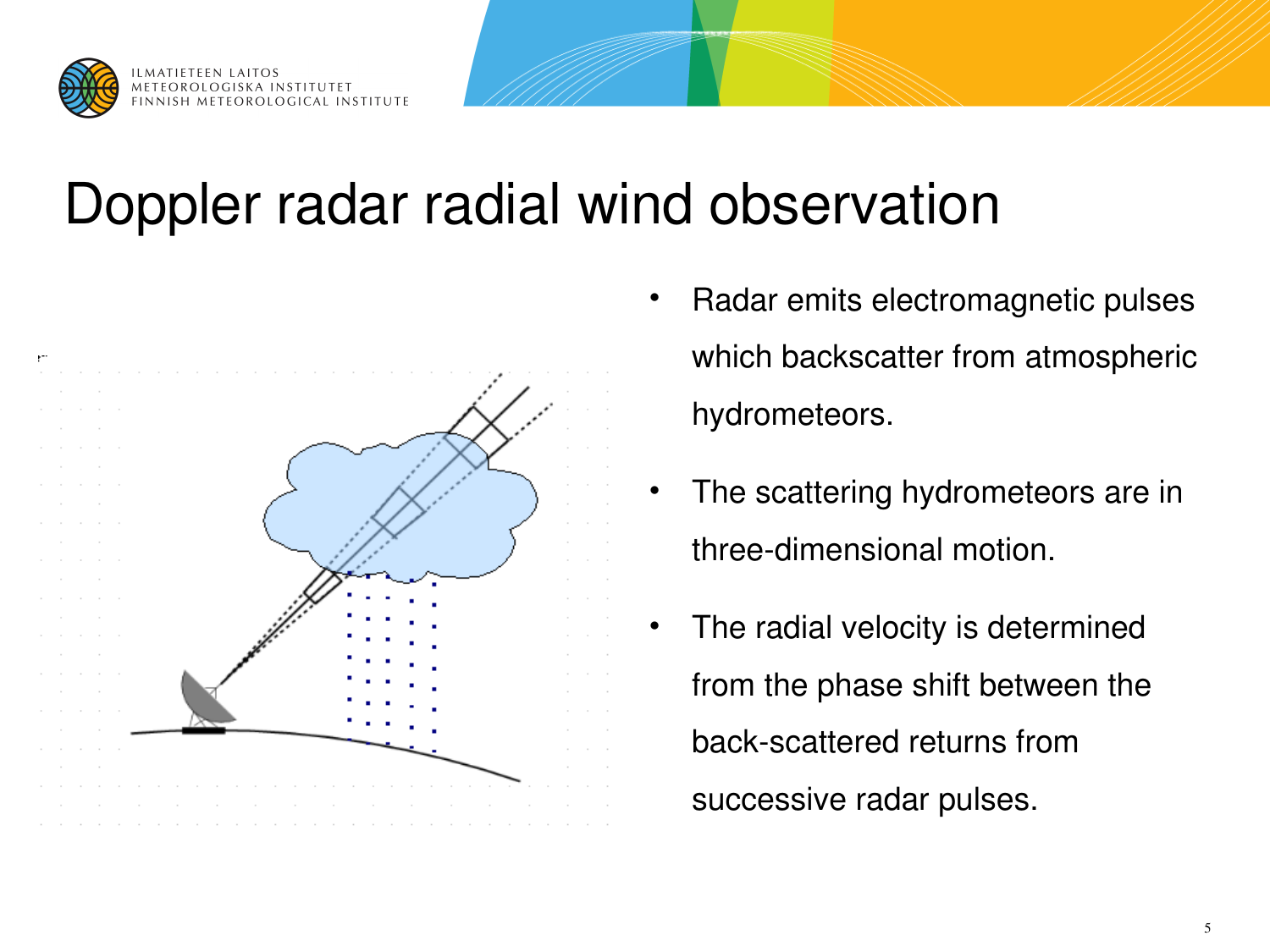

# Spatial resolution

• Spatial resolution 1 km, corresponds to approximately 35 m resolution in height when elevation angle is  $2^\circ$ .

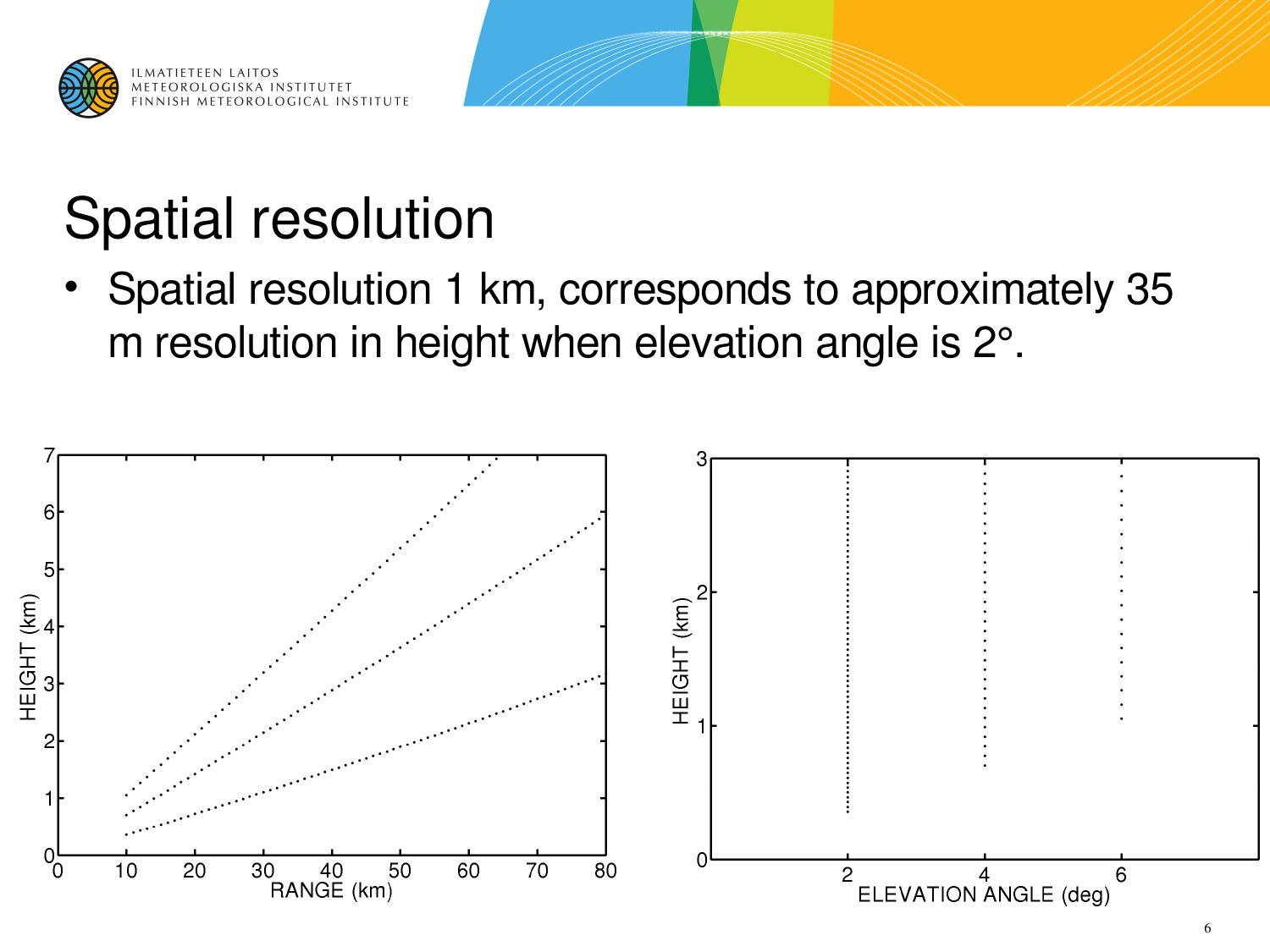

# How the validation has been done

- Seasonal validation of operational AROME 6 and 12 hour forecasts for: 250 kg
	- July August 2008
	- September November 2008
	- December 2008 February 2009
	- March May 2009
- Radiosoundings Jyväskylä 06 UTC, Jokioinen and Sodankylä 12 UTC.
- Radar data from 8 FMI radars.

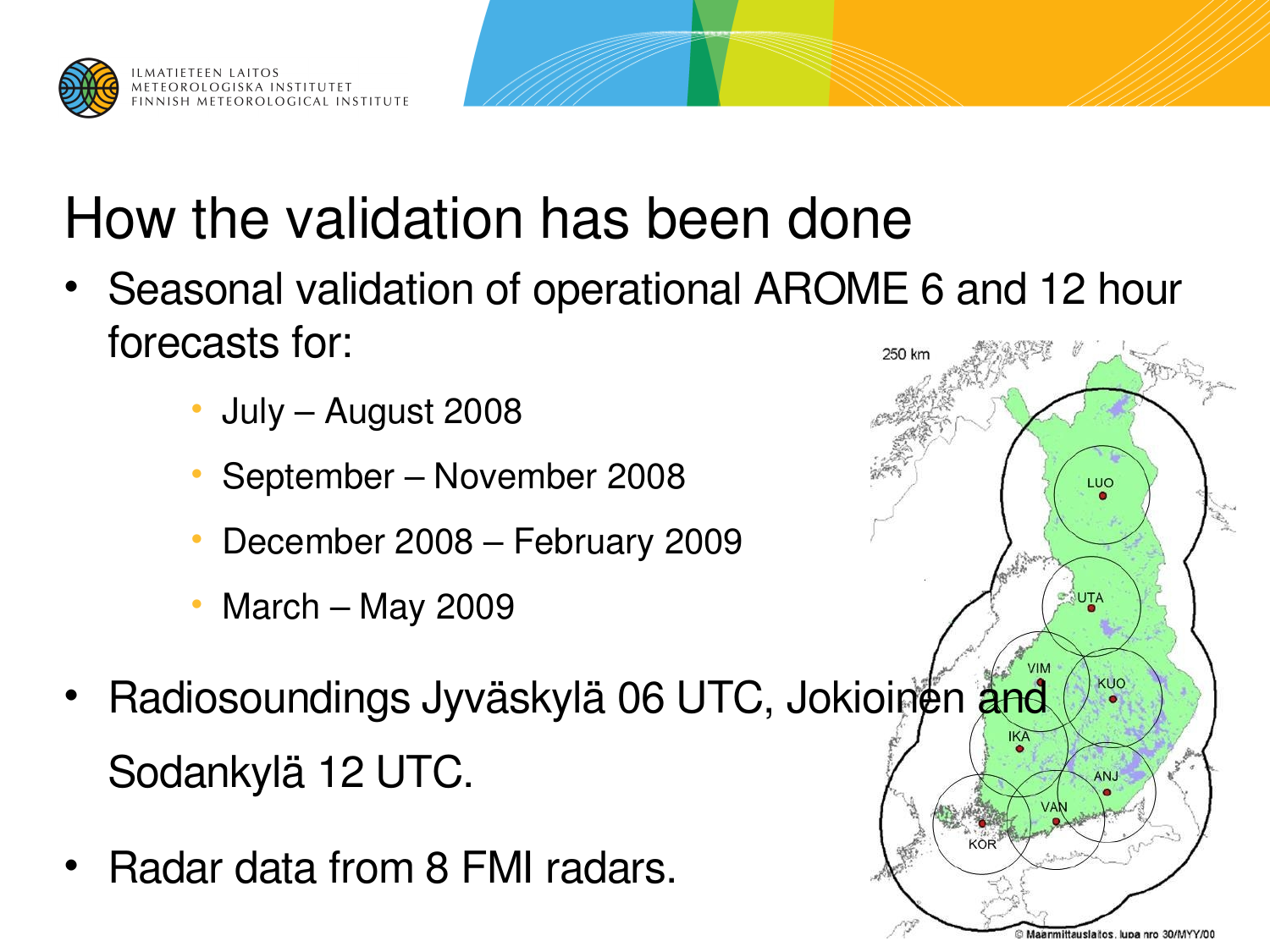

# How the validation has been done



- Model counterpart for radar radial wind observation is calculated with a specific observation operator.
- Observation operator takes into account the radar beam broadening and bending.
- Validation statistics: wind speed and direction bias, radial wind std.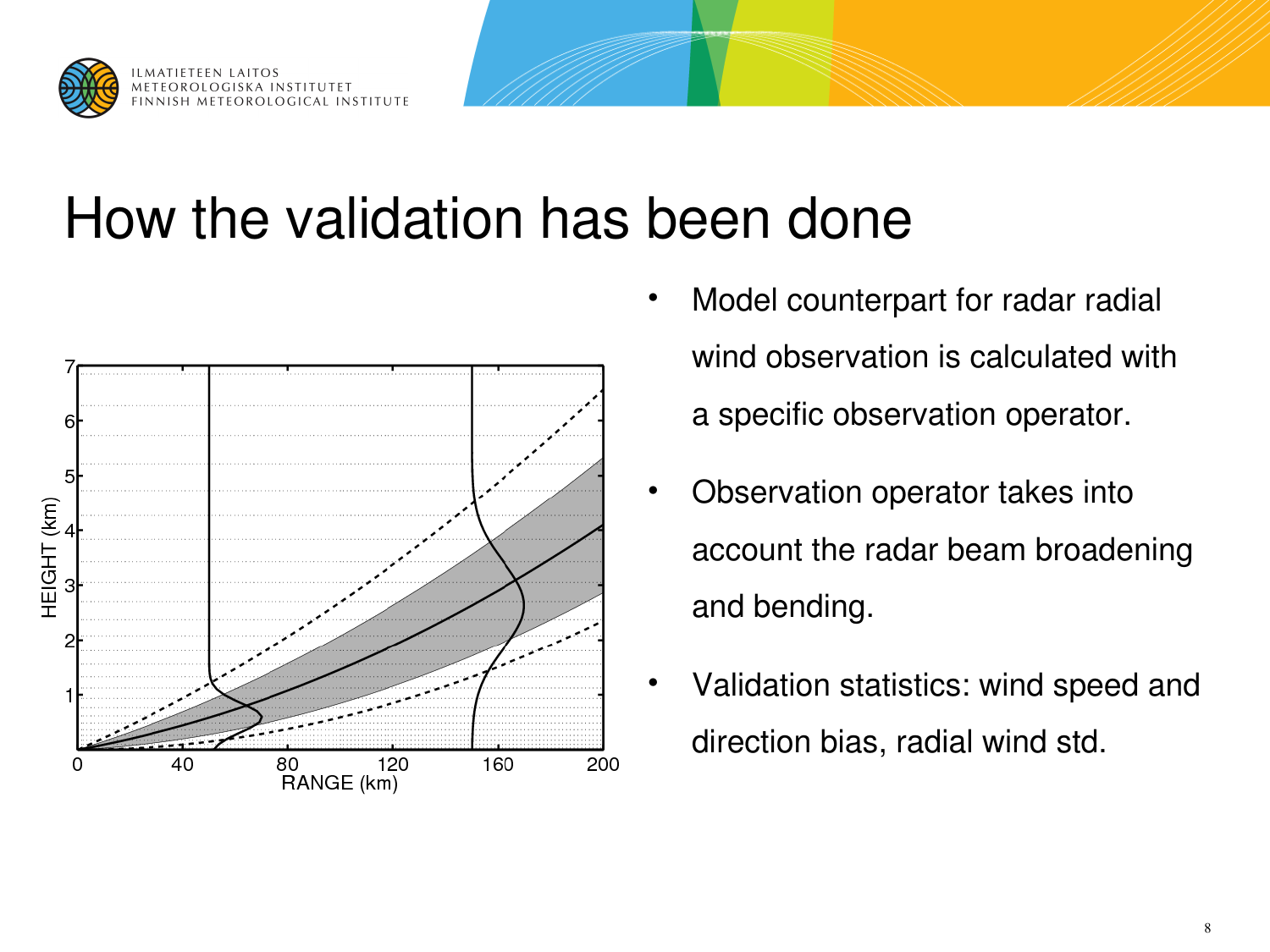

ILMATIETEEN LAITOS<br>METEOROLOGISKA INSTITUTET FINNISH METEOROLOGICAL INSTITUTE

# Vimpeli: wind speed bias

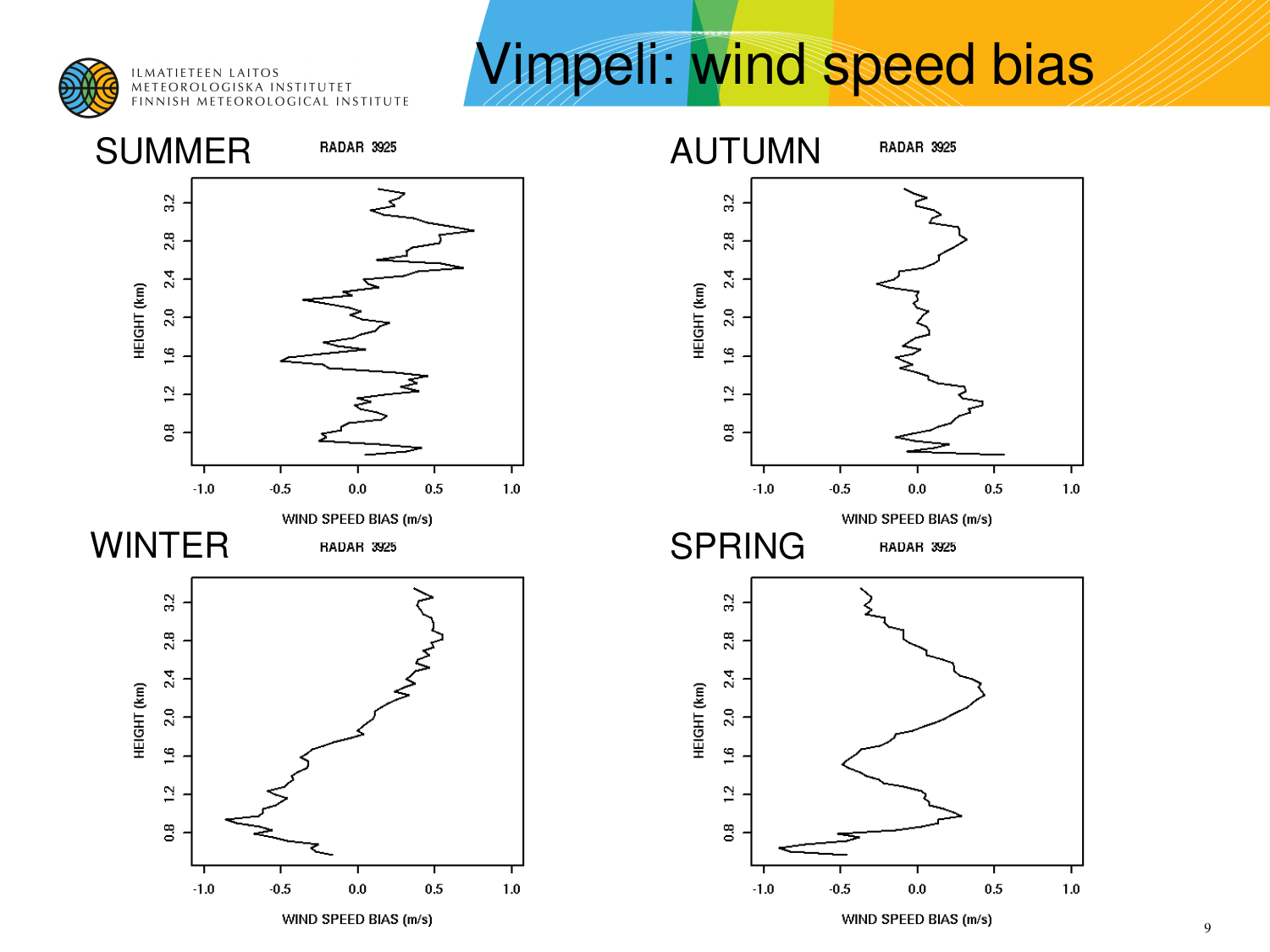

ILMATIETEEN LAITOS **ILMATILILLIN LATIOS**<br>METEOROLOGISKA INSTITUTET

# ILMATIETEEN LAITOS **STITUTET VIMPELI: Wind direction bias**

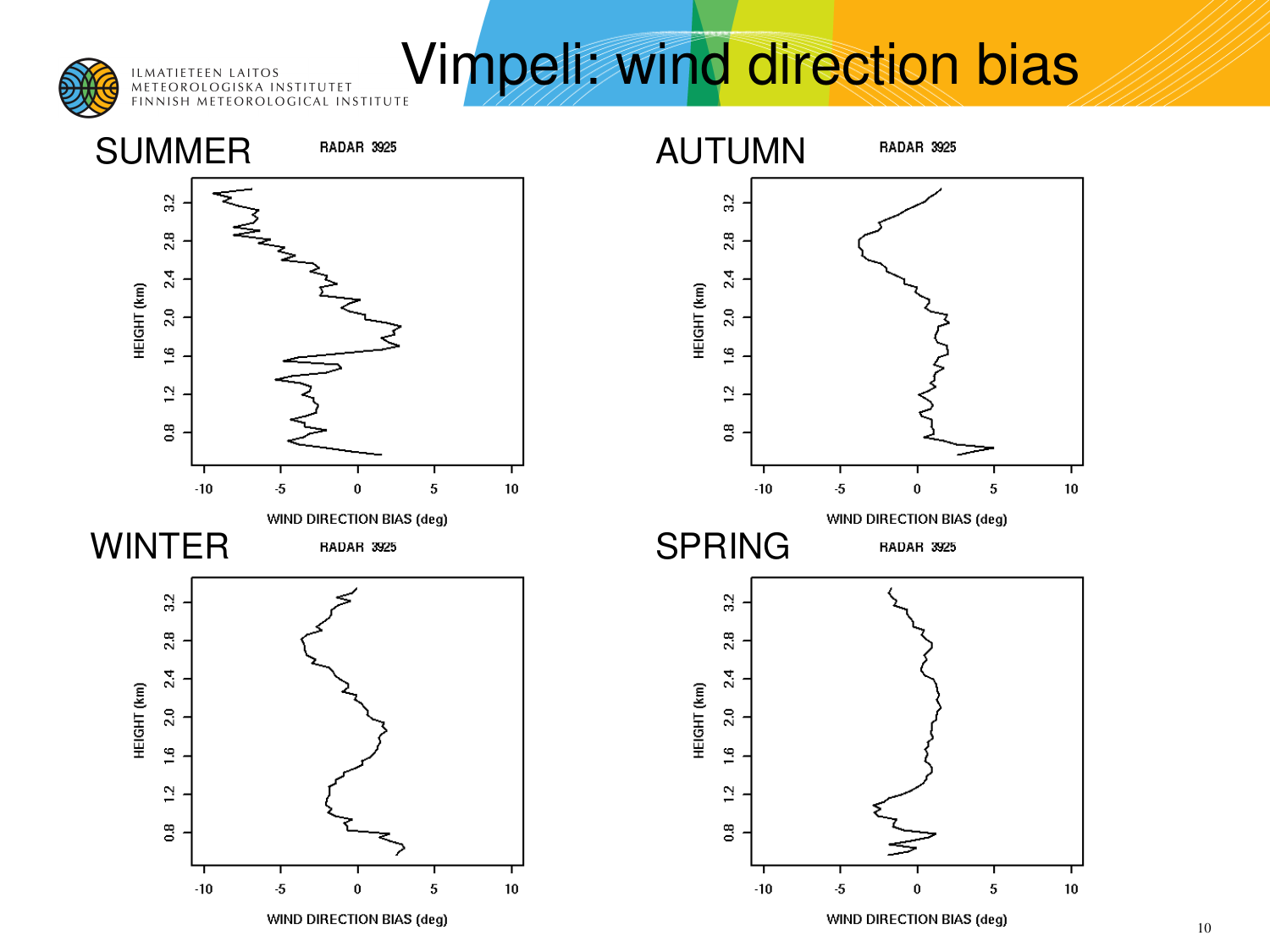

**ILMATIETEEN LAITOS** METEOROLOGISKA INSTITUTET FINNISH METEOROLOGICAL INSTITUTE

# Vimpeli: radial wind speed std

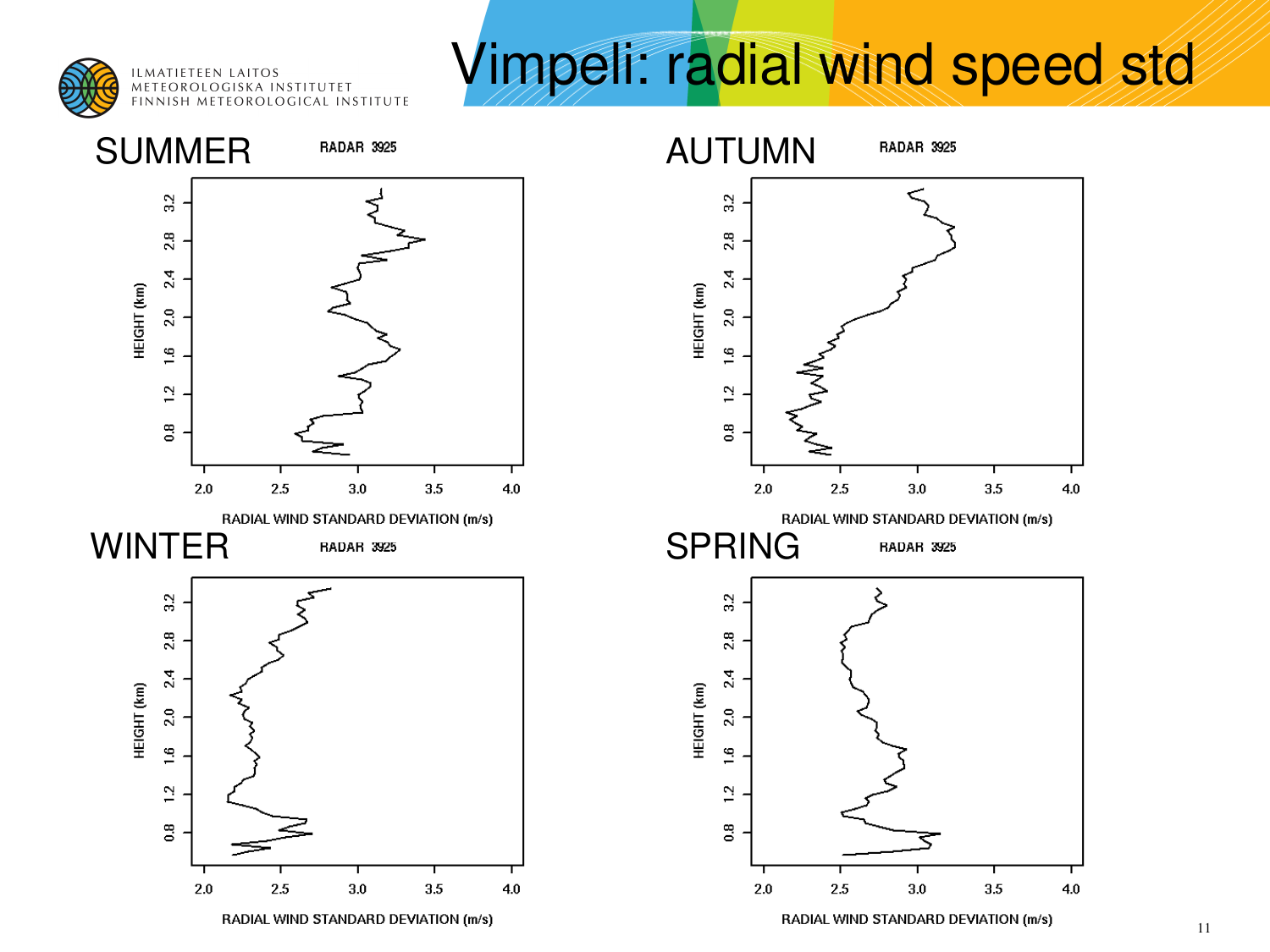

# Comparison to radiosoundings

#### JYVÄSKYLÄ, AUTUMN



 $4.0$ 

 $4.0$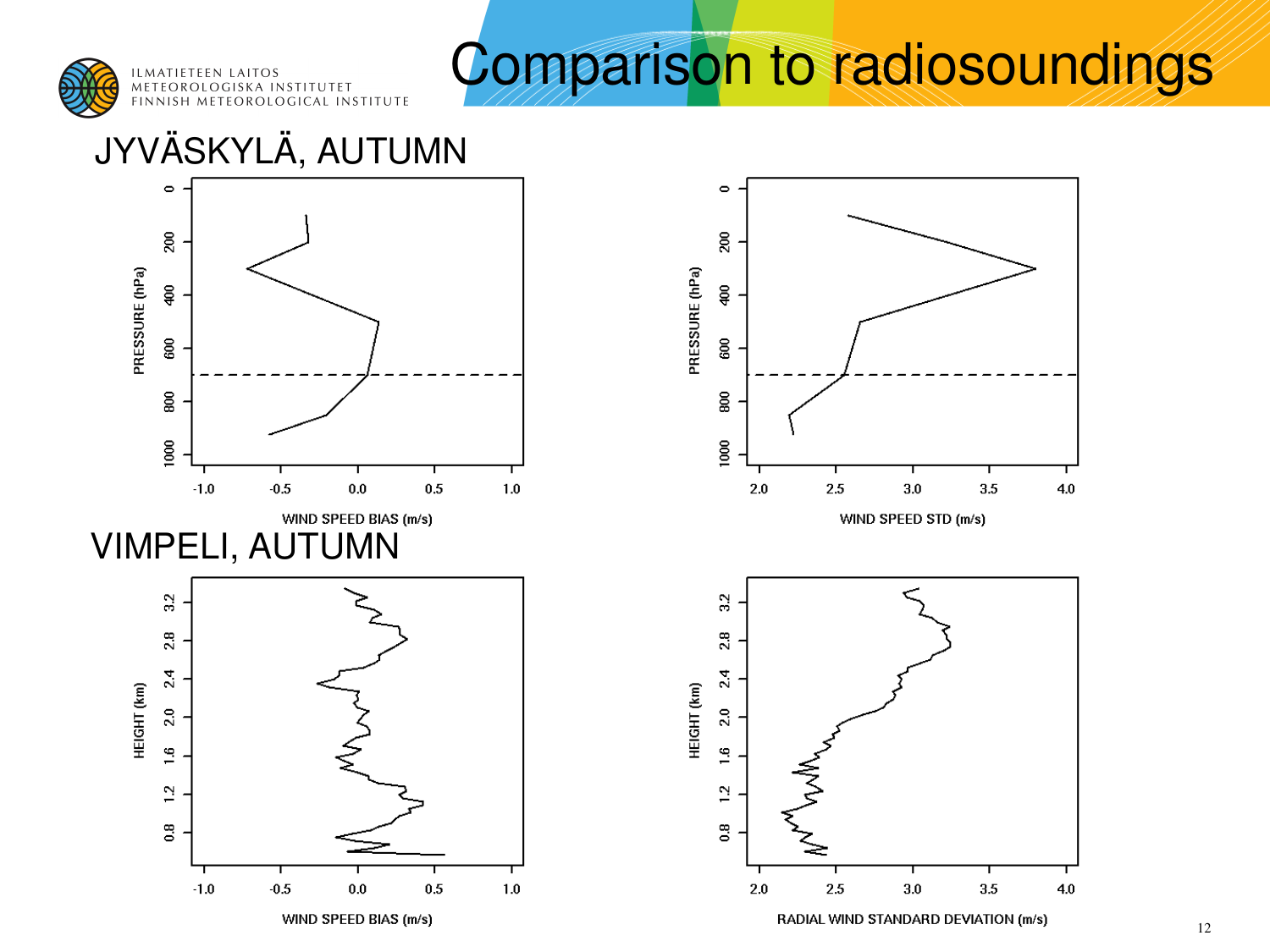

#### **LUOSto: problems With data quality** ILMATIETEEN LAITOS<br>METEOROLOGISKA INSTITUTET